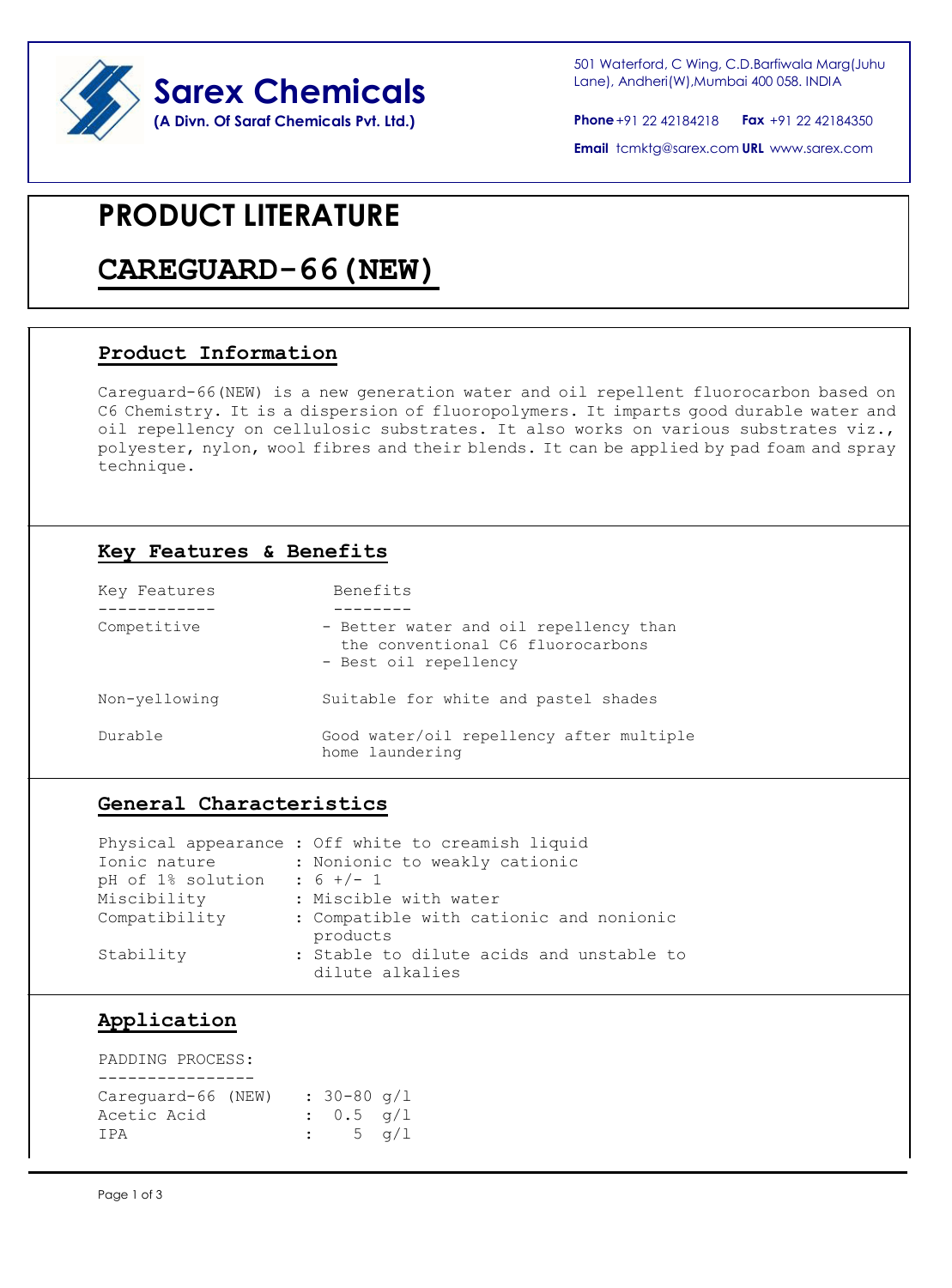

501 Waterford, C Wing, C.D.Barfiwala Marg(Juhu Lane), Andheri(W),Mumbai 400 058. INDIA

+91 22 42184218 **Phone Fax** +91 22 42184350

**Email** tcmktg@sarex.com URL www.sarex.com

# **PRODUCT LITERATURE**

## **CAREGUARD-66(NEW)**

| Pick-up<br>Bath pH<br>Drying<br>Curing                                                                                         | $: 65 - 70$ %<br>$: 4.0 - 4.5$<br>$: 100 - 120 \text{ deg.C}$<br>: 150 deg.C, 5 min. OR 160 deg.C, 3 min. OR<br>170 deg.C, 1 min.                                                        |  |  |  |
|--------------------------------------------------------------------------------------------------------------------------------|------------------------------------------------------------------------------------------------------------------------------------------------------------------------------------------|--|--|--|
| * Concentration of Careguard-66 (NEW) to be taken on the basis<br>of durability requirement.                                   |                                                                                                                                                                                          |  |  |  |
| Note:                                                                                                                          | 1. It is recommended to prewash the substrate to be treated with<br>1 g/l Saragen-DAM at 80-85 deg.C for 20-30 min. to remove<br>traces of residual impurities to get excellent results. |  |  |  |
| 2. After padding and drying if fabric is kept overnight before<br>curing, results will be further improved.                    |                                                                                                                                                                                          |  |  |  |
| 3. Compatible with Flame Retardent finish (Pre-trial is<br>recommeded).                                                        |                                                                                                                                                                                          |  |  |  |
| 4. Water and Oil repellent can be combined with Wrinkle free finish.<br>(Pre-trials are recommended)                           |                                                                                                                                                                                          |  |  |  |
| Sequence of addition:<br>- Prepare bath with all ingredients including Saralink-ULF,<br>MgCl2 in water containing Acetic acid. |                                                                                                                                                                                          |  |  |  |
| - Stir continuously and add Careguard-66 (NEW) as the final<br>ingredient.                                                     |                                                                                                                                                                                          |  |  |  |
| Precautions:                                                                                                                   | - Before using our product, stir the product gently and then passing through a<br>filter is advisable before pre-dilution and application                                                |  |  |  |
| - Avoid high speed and continuous stirring.                                                                                    |                                                                                                                                                                                          |  |  |  |
|                                                                                                                                | - Avoid silicone based softeners in the finishing recipe.                                                                                                                                |  |  |  |
| - Pre trial with Careguard-66 (NEW) is recommended with coating<br>chemicals.                                                  |                                                                                                                                                                                          |  |  |  |
|                                                                                                                                |                                                                                                                                                                                          |  |  |  |